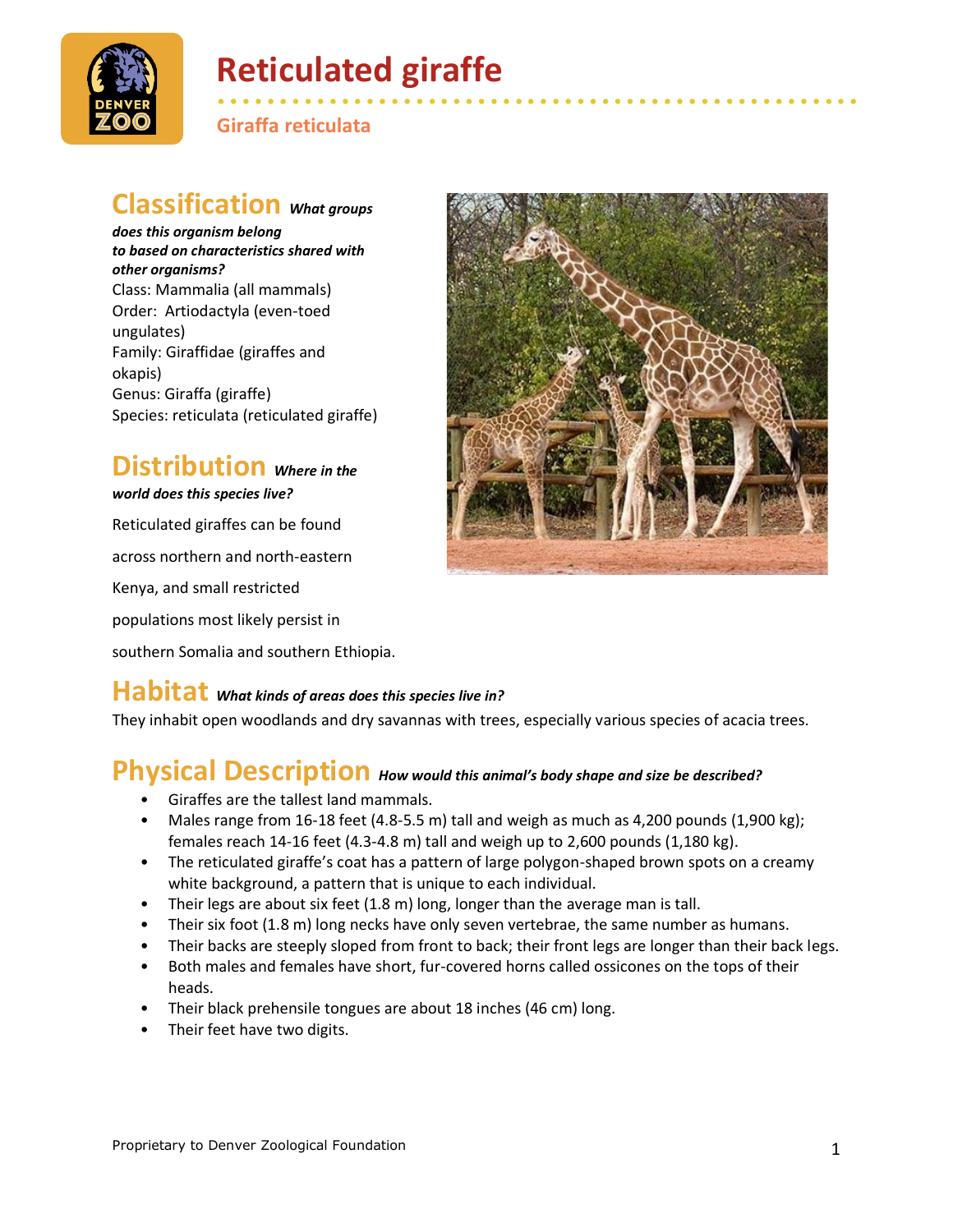

# **Reticulated giraffe**

**Giraffa reticulata**

#### **Diet** *What does this species eat?*

*In their historic range:* Reticulated giraffes eat leaves, flowers, seed pods and fruit. Acacias are their preferred food source.

*At the zoo:* Denver zoo's giraffes eat alfalfa hay, grain, and browse, fruits and vegetables for training and enrichment.

• • • • • • • • • • • • • • • • • • • • • • • • • • • • • • • • • • • • • • • • • • • • • • • • • • • •

#### **Predators** *What eats this species?*

Lions, leopards, hyenas, and crocodiles hunt mostly young, old or sick giraffes.

#### **Social Organization** *How does this animal interact with others of its species?*

Reticulated giraffes live in loose, open herds of a few animals up to 40 whose composition frequently changes. Herds may consist entirely of females with or without calves, mixed sexes or all males. Females are more social than males. Males are not territorial but individuals may spar with one another to establish dominance.

## **Life Cycle** *How does this species mate, raise young, grow and develop?*

Reticulated giraffes breed year round. Males sniff a female's urine to determine whether she is receptive to breeding and guard a receptive female from other males. Gestation lasts about fifteen months followed usually by the birth of one calf although twin births are possible. Females give birth walking or standing up, and calves are able to stand and begin nursing within an hour. Newborns are about six feet (1.8 m) tall and weigh up to 160 pounds (72.6 kg). When the calf is a month old, it and its mother join a nursery made up of other mothers and their calves. Mothers take turns guarding the nursery while others forage nearby, returning to the nursery frequently to nurse their calves. Calves are weaned at twelve to thirteen months and remain with their mothers for a few additional months. Females reach sexual maturity at three to four years old; males about a year later. Giraffes have an average lifespan of about 25 years in their natural habitat and a range of 20 to 27 years in human care.

## **Adaptations** *What physical and behavioral characteristics enable this animal to survive and thrive?*

- A reticulated giraffe's **height** enables it to reach food sources that are out of reach for other animals.
- Long **prehensile tongue**s and fleshy lips strip leaves from branches.
	- o The tongue allows the giraffe to reach leaves on thorny branches without scratching its face or eyes.
- To keep their blood flowing, giraffes need **big hearts,** two feet (0.6 m) long and weighing about 25 pounds (11kg), and large blood vessels.
- Giraffes are **ruminants** with four-chambered stomachs that process their fibrous diet.
	- o Their ability to chew their cuds while walking allows them to make efficient use of foraging time.
- Reticulated giraffes have **excellent eyesight**, allowing them to see movement up to a mile away, and a keen sense of hearing that help them be safe from predators.